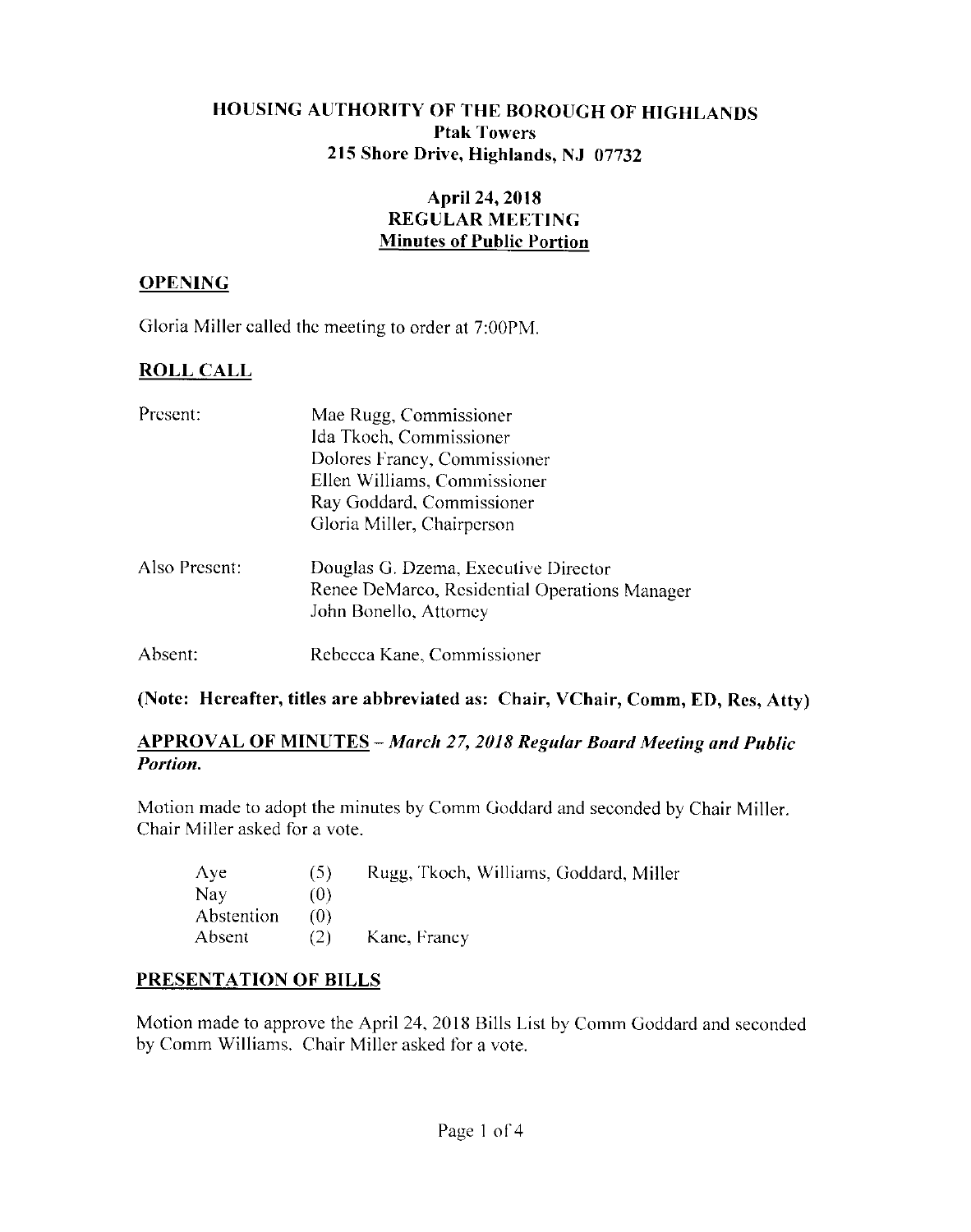| Aye        | (5) | Rugg, Tkoch, Williams, Goddard, Miller |
|------------|-----|----------------------------------------|
| Nay        | (0) |                                        |
| Abstention | 70) |                                        |
| Absent     | (2) | Kane, Francy                           |

# **CORRESPONDENCE**

ED Dzema: Three resident notices went out.

# **COMMITTEE REPORTS**

Comm Williams: This Thursday we are invited to the Highlands Historical Society and we will present what we have been doing at the story telling workshop. Several residents are going and then we invited the Historical Society to join us in our story telling workshop here.

Comm Tkoch: Did you notice the flowers out front? And the nice new fence. We would like flowers in the back also. We would like a new exercise bicycle out on the back patio. We are going to have a party for Memorial Day on the  $26<sup>th</sup>$ , we will hang a sign-up sheet in the lobby; the parade is on the  $26<sup>th</sup>$  also. The Historical Society archives are at the twin lights, you can see them on Sundays.

Comm Rugg: Bingo has carried on without me. Rence has been kind enough to give them gift cards.

Renee: Chair yoga will begin again on May 8. We also had an adult health fair on April 20<sup>th</sup> in the Community Room, sponsored by the Highlands Lions Club. They had blood pressure screening, hearing tests, glucose testing, bone density testing, etc.

April Vacancy Report: Ptak and JPM have 0 vacancies. Ptak has 9 residents and 110 non-residents on the waiting list. JPM has 8 residents and 69 non-residents on the waiting list.

# **OFFICERS & STAFF REPORTS**

#### ED Dzema

-Just a reminder to the commissioners about submitting your Financial Disclosure Statements if you have not yet done so.

-Scheduling is in place for our new computer software, the staff will be training with Keansburg next month. Half of the training will be at our office, the other half at Keansburg. It is scheduled for May 16, 17, 18  $&$  May 29, 30, 31. Our conversion is planned prior to our fiscal year closing, the middle of June. We would like to convert by July 1; the beginning of our new fiscal year.

-We have our RAD mortgage commitment from Investors Bank, we have one more form we have to submit to HUD. Our goal is to convert to RAD by July 1, our new fiscal year.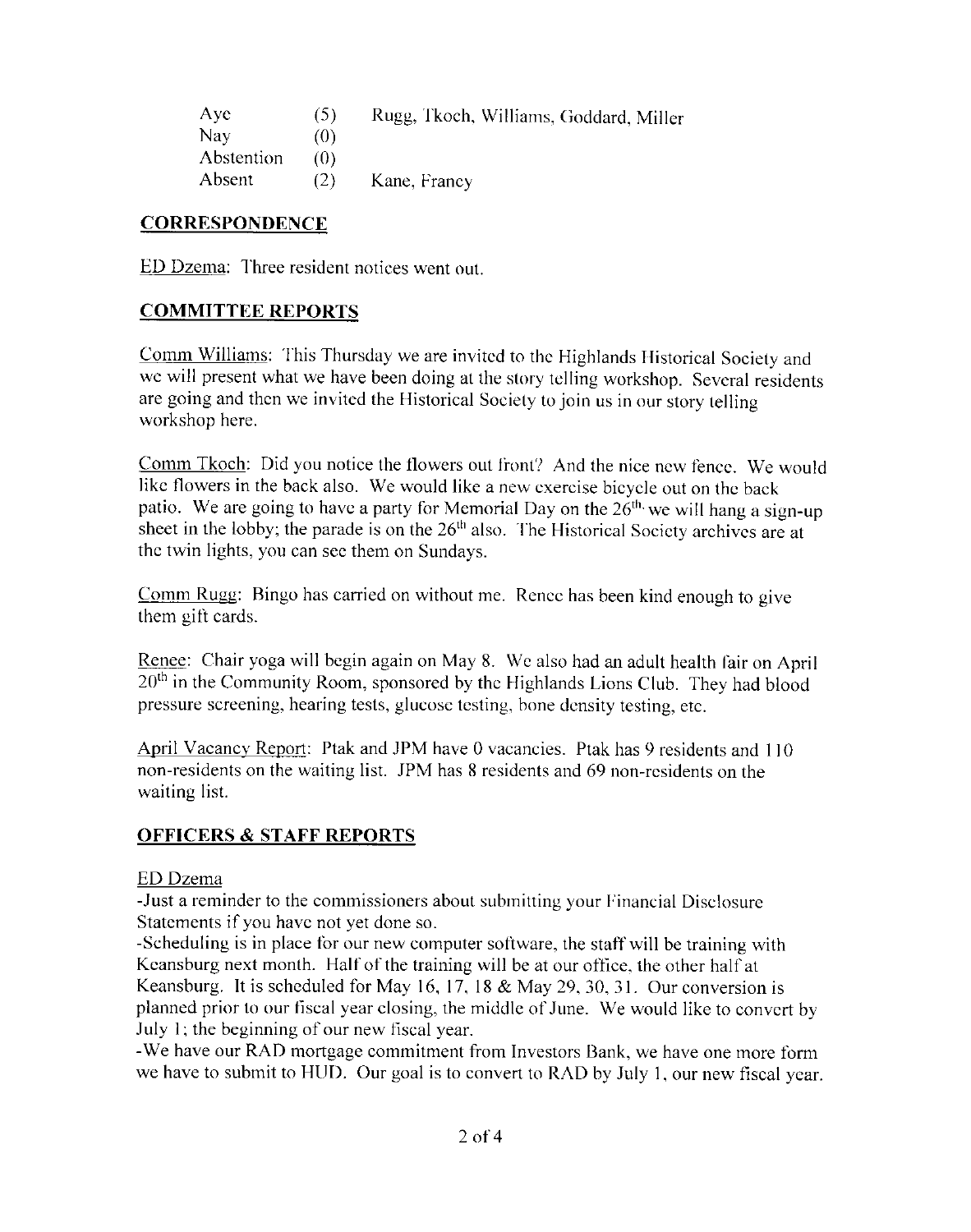-There is a RAD tenant meeting scheduled for May 14, at 7pm in this room to speak about the program, any changes, the capital improvements and the program coming to fruition.

#### **OLD BUSINESS** – none.

# **NEW BUSINESS** – none.

#### **RESOLUTIONS**

 $\underline{FY18-020}$  – Resolution awarding the contract for legal services to Manna & Bonello for \$5400.00 through May 31, 2019.

Motion was made by Comm Goddard and seconded by Comm Francy.

| Aye        | (6)   | Rugg, Tkoch, Francy, Williams, Goddard, Miller |
|------------|-------|------------------------------------------------|
| Nay        | (0)   |                                                |
| Abstention | (O)   |                                                |
| Absent     | ( L Y | Kane                                           |

# **PUBLIC PORTION**

Jackie White, Apt.  $102 - I$  just want to thank the board and Doug for having the story telling workshop. It has taught me that senior citizens still continue to learn and it helps build their confidence.

Larry Wallace, Apt. 206 - How is Dr. Carson/IIUD doing for us? ED Dzema - no impact yet.

Chair Miller closed the public portion.

# **EXECUTIVE SESSION /ADJOURNMENT**

Motion made by Comm Francy to move to Executive Session and adjourn meeting, and seconded by Comm Williams. All in favor.

-Chair Miller closed the public meeting at 7:22PM.

Motion to adopt April 24, 2018 Regular Board Meeting, Public Portion Minutes and the Regular meeting Executive Session moved by Commissioner \_\_\_\_\_ Goddard and seconded by Commissioner Williams